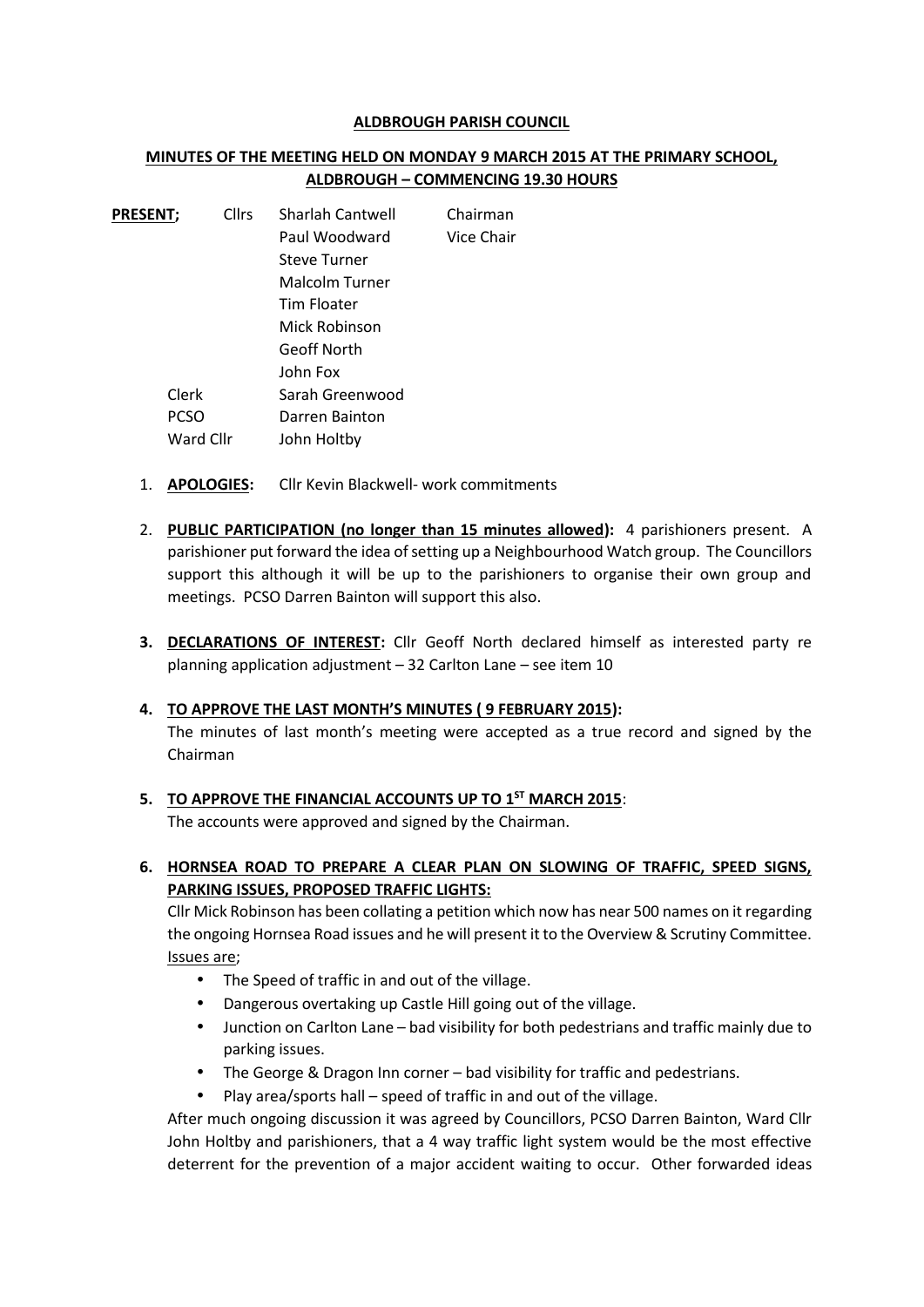were a mini roundabout at North Street Junction and Speed bumps were felt would be effective. **RESOLVE; WARD CLLR JOHN HOLTBY TO LIAISE WITH THE NEWLY APPOINTED TRAFFIC ENGINEER, KATIE STORK, AND ARRANGE FOR A SITE MEETING WITH HER WHICH WILL INCLUDE HIMSELF, PCSO BAINTON AND SOME OF THE COUNCILLORS. RESOLVE; CLERK TO WRITE TO KATIE STORK GIVING CONSENT FROM THE PARISH**

**COUNCILLORS THAT CLLR MICK ROBINSON IS TO BE THERE SPOKESPERSON ON THIS MATTER.**

7. **POLICE MATTERS:** PCSO Darren Bainton presented the monthly crime report for Aldbrough. 4 crimes reported (an email was sent to the Councillors from the victim re the van break-in) No antisocial behaviours reported although PCSO Bainton said there had been a speight of 'window knocking' of which he will visit the Youth Club to speak to the youths about this.

# **8. MATTERS ARISING – LOOKING AT LAST MONTH'S RESOLVES:**

- a) Citizen Link Building: Cllr Paul Woodward and Ward Cllr John Holtby met at the site of the building. Options suggested are to request again that it be used dually with ERYCC and for Police clinics. Purchase of the building. Cllr John Holtby has enquired on Parish Council's behalf re dual use of the building and is awaiting a response.
- **b)** Salt Bins; Majority of the bins are now filled with salt. The Carlton Lane salt bin needs repairing and ERYCC have offered to replace it. One salt bin has a broken lid **RESOLVE; CLLR MICK ROBINSON/TIM FLOATER ARE REPAIRING IF POSSIBLE**
- c) Combination Locks for Salt bins; it was agreed to 'wait and see' locks not required at present.
- d) Headlands Drive churning of verges/driving over verges: Ongoing at present
- e) Hedge on Queensmead still to be flailed **RESOLVE; CLLR STEVE TURNER TO DEAL**
- 9. **CLG GAS SITE UPDATE:** Nothing to report other than lights still seem overly bright.

# **10. PLANNING APPLICATIONS: ADJUSTMENT TO PLANNING APLICATION 14/03756/PLF REMOVAL OF CONDITION 4 ROOFLIGHTS – 32 CARLTON LANE. –** no objections

## **11. CORRESPONDENCE:**

- **a)** Quote received from F Kemp & Son, Builders, re repairs to Church wall over 3 mtrs £2,100 plus VAT **RESOLVE; CLLRS STEVE TURNER/GEOFF NORTH TO ARRANGE A SITE MEETING WITH THE BUILDER TO CLARIFY WHAT HE IS PROPOSING TO WORK ON FOR THE PRICE QUOTED.**
- b) Email from ERYCC Dog Warden stating that 2 fixed penalties were issued last month for failing to clean up dog faeces
- **c)** ERYCC footpaths email stating the bridge on footpath no 10 (off Carlton Lane) is in need of replacing **RESOLVE; DETAILS PASSED TO CLLR PAUL WOODWARD TO DEAL.**
- d) Email from ERYCC Modification order re widening of footpaths 10 and 19